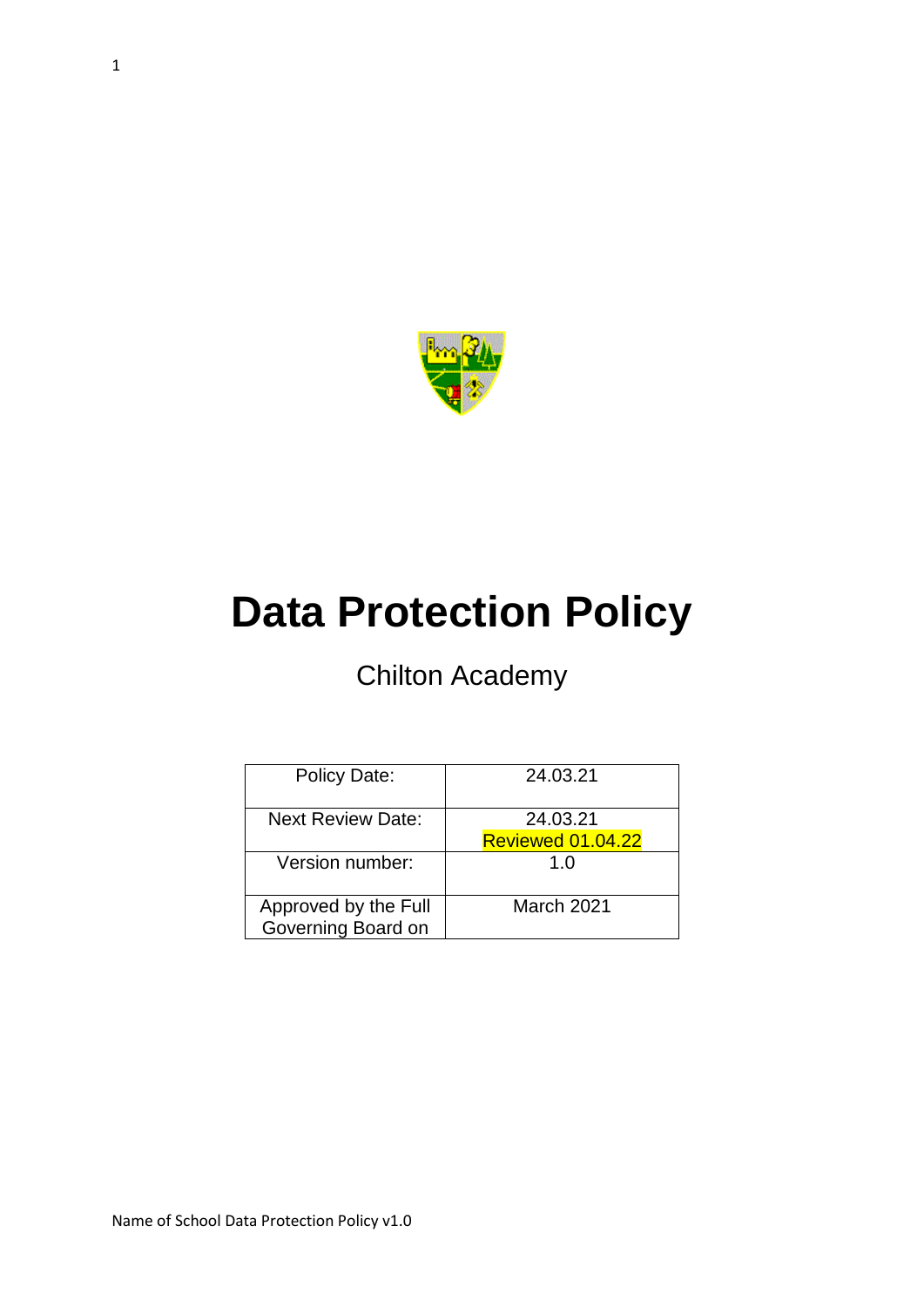#### **1.0 Introduction**

- 1.1 The School/Academy's Data Protection Policy has been produced to ensure compliance with the Data Protection Act 2018 (the DPA 2018), the General Data Protection Regulation ('GDPR') and all associated legislation,
- 1.2 The DPA 2018 gives individuals rights over their personal data and protects individuals from the erroneous use of their personal data.
- 1.3 The School/Academy is registered with the Information Commissioner's Office as the Data Controller for the purposes of the personal data its processes about individuals.

#### **2.0 Purpose**

- 2.1 The Policy is a requirement of the DPA 2018 and the GDPR.
- 2.2 The Policy outlines the School/Academy's overall approach to its responsibilities and legal obligations as the 'Data Controller' under the DPA 2018 and the GDPR.

#### **3.0 Scope**

- 3.1 This Policy applies to all employees (including temporary, casual or agency staff), governors, contractors and consultants working for, or on behalf of, the School/Academy. It also applies to any service providers that we contract with who process personal information on behalf of the School/Academy.
- 3.2 The Policy also covers any staff and students who may be involved in research or other activity that requires them to process or have access to personal data, for instance as part of a research project or as part of professional practice activities. If this occurs, it is the responsibility of the relevant School/Academy to ensure the data is processed in accordance with the DPA 2018 and that students and staff are advised about their responsibilities.

## **4.0 Data covered by the Policy**

4.1 A detailed description of this definition is available from the ICO, however briefly, personal data is information relating to an individual where the structure of the data allows the information to be accessed i.e. as part of a relevant filing system. This includes data held manually and electronically and data compiled, stored or otherwise processed by the School/Academy, or by a third party on its behalf.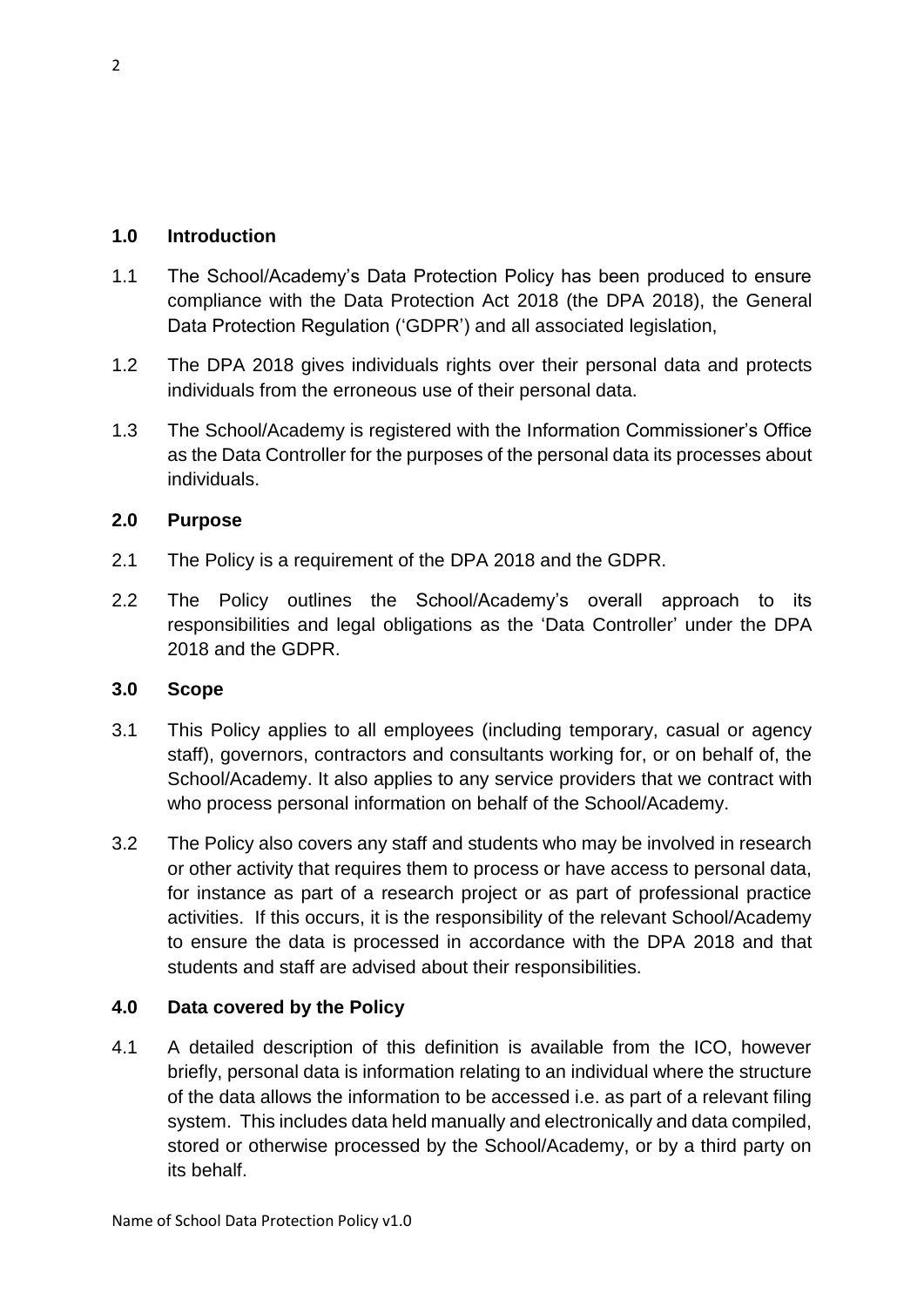- 4.2 Special category data is personal data consisting of information relating to:
	- Racial or ethnic origin
	- Political opinions, Religious beliefs or other beliefs of a similar nature
	- Membership of a trade union (within the meaning of the Trade Union and Labour Relations (Consolidation) Act 1992)
	- Physical or mental health or condition
	- Sexual life or sexual orientation
	- Biometric data

# **5.0 The Six Data Protection Principles**

- 5.1 The DPA 2018 requires the School/Academy, including staff, governors and other individual who process personal information on behalf of the school, must comply with the six data protection principles.
- 5.2 The principles require that personal data shall:
	- Be obtained and processed fairly and lawfully and shall not be processed unless certain conditions are met
	- Be obtained for a specified and lawful purpose and shall not be processed in any manner incompatible with that purpose
	- Be limited to only what is required for the purposes for which it is being collected
	- Be accurate and kept up to date
	- Not be kept for longer than is necessary for those purpose
	- Be kept safe from unauthorised or unlawful processing and against accidental loss, destruction or damage

## **6.0 Responsibilities**

- 6.1 The School/Academy has an appointed Data Protection Officer to.
	- Inform and advise the school and its employees about their obligations to comply with the GDPR and other data protection laws.
	- Monitor the school's compliance with the GDPR and other laws, including managing internal data protection activities, advising on data protection impact assessments, conducting internal audits, and providing the required training to staff members
- 6. 2. The DPO reports to the highest level of management at the school, which is the Governing Body / Academy Trust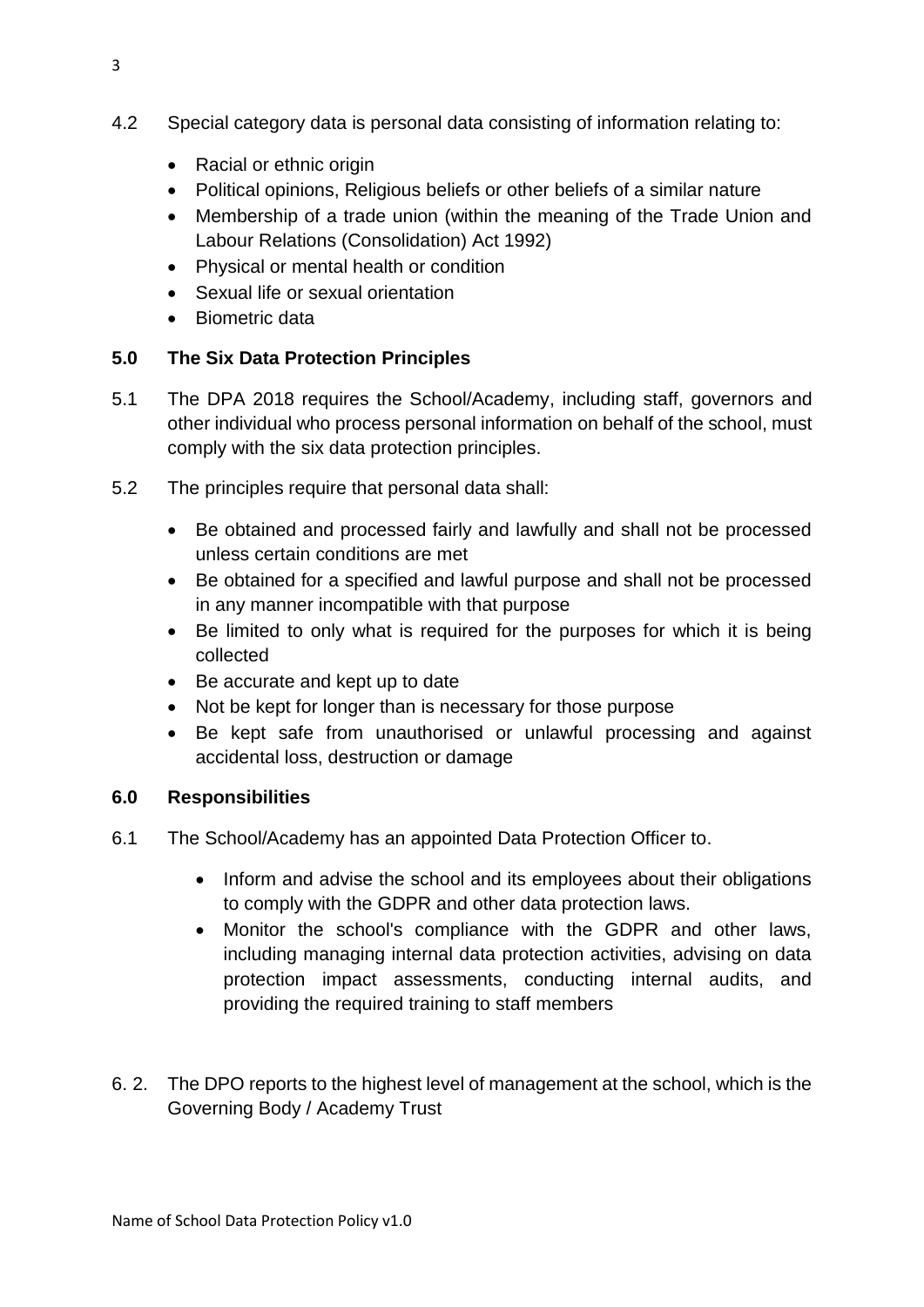6.3. Our Data Protection Officer is provided by Mobile School Business Manager and can be contacted at the following address:

1 Abbey Road Pity Me Durham DH1 5DQ **Info:mobile-sbm.com**

- 6.4 All new members of staff will be required to complete a mandatory information governance module as part of their induction and existing staff will be requested
	- 6.5 Employees of the School/Academy are expected to:

to undertake refresher training on a regular / annual basis.

- Familiarise themselves and comply with the six data protection principles
- Ensure any possession of personal data is accurate and up to date
- Ensure their own personal information is accurate and up to date
- Keep personal data for no longer than is necessary
- Ensure that any personal data they process is secure and in compliance with the School/Academy's information related policies and strategies
- Acknowledge data subjects' rights (e.g. right of access to *all* their personal data held by the School/Academy) under the DPA 2018, and comply with access to records
- Ensure personal data is only used for those specified purposes and is not unlawfully used for any other business that does not concern the School/Academy
- Obtain consent with collecting, sharing or disclosing personal data
- Contact the DPO at info@mobile-sbm.com if they require advice or guidance, need to report data protection breach, or have any concerns relating to the processing of personal data under the DPA 2018.
- 6.4 Students, of the School/Academy are expected to:
	- Comply with the six data protection principles
	- Comply with any security procedures implemented by the School/Academy.

## **7.0 Obtaining, Disclosing and Sharing**

7.1 Only personal data that is necessary for a specific School/Academy related business reason should be obtained.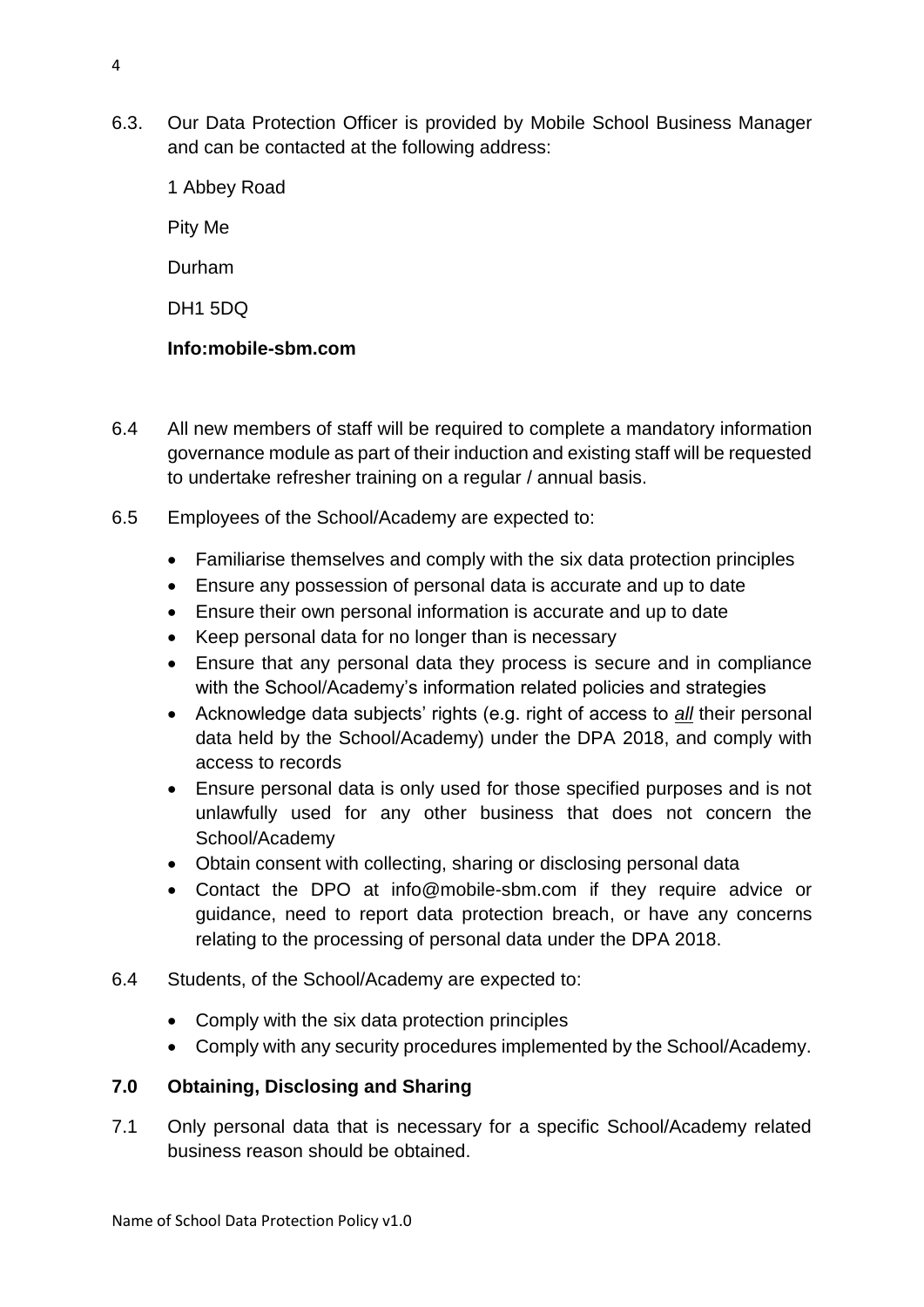- 7.2 Students are informed about how their data will be processed when they agree to the Data Processing Consent Notice upon registration.
- 7.3 Upon acceptance of employment at the School/Academy, members of staff also consent to the processing and storage of their data.
- 7.4 Data must be collected and stored in a secure manner.
- 7.5 Personal information must not be disclosed to a third-party organisation without prior consent of the individual concerned unless the disclosure is legally required or permitted. This also includes information that would confirm whether or not an individual is or has been an applicant, student or employee of the School/Academy.
- 7.6 The School/Academy may have a duty to disclose personal information in order to comply with legal or statutory obligation. The DPA 2018 may permit the school to share data without consent or without informing individuals in accordance with the Right to be Informed:
	- 1. With the police and law enforcement bodies where it is considered necessary for the prevention and detection of crime;
	- 2. Where the information may be necessary under enactment, for the purposes of legal proceedings and or for exercising of defending legal rights; and
	- 3. Where the processing is necessary because it is a task carried out for in the public interest, for example, sharing information with the local authority, for example Safeguarding and Child Protection.
- 7.7 All requests from third party organisations seeking access, to personal data held by the school should be directed to the Headteacher and the Data Protection Officer at **info@mobile-sbm.com**. The School will keep a record of all requests received from third party organisations. This information may be requested by the DPO or the Information Commissioner at any time to comply and actively evidence compliance, with Data Subjects Rights.
- 7.8 Personal information that is shared with third parties on a more regular basis shall be carried out under written agreement to stipulate the purview and boundaries of sharing. For circumstances where personal information would need to be shared in the case of ad hoc arrangements, sharing shall be undertaken in compliance with the DPA 2018.

## **8.0 Retention, Security and Disposal**

8.1 Recipients responsible for the processing and management of personal data need to ensure that the data is accurate and up-to-date. If an employee, student or applicant is dissatisfied with the accuracy of their personal data, then they must inform Mrs Dodsworth, Headteacher**.**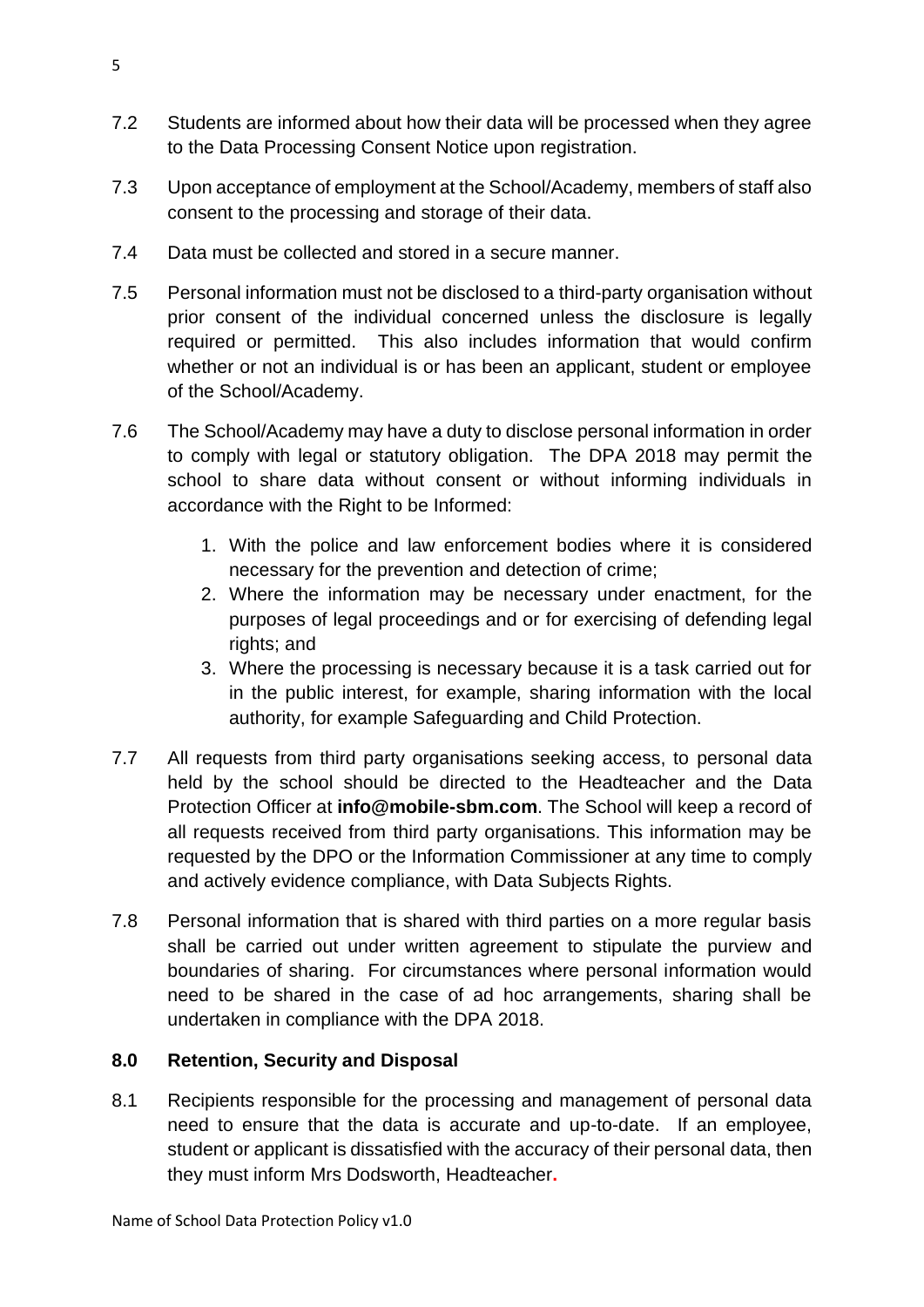- 8.2 Personal information held in paper and electronic format shall not be retained for longer than is necessary. In accordance with Data protection Principles of the DPA 2018, personal information shall be collected and retained only for business, regulatory or legal purposes.
- 8.3 In accordance with the provisions of the DPA 2018, all staff whose work involves processing personal data, whether in electronic or paper format, must take personal responsibility for its secure storage and ensure appropriate measures are in place to prevent accidental loss or destruction of, or damage to, personal data.
- 8.4 In accordance with the School/Academy's Flexible Working Scheme, staff working from home will be responsible for ensuring that personal data is stored securely and is not accessible to others.
- 8.5 All departments should ensure that data is destroyed in accordance with the Retention Schedule when it is no longer required.
- 8.6 Personal data in paper format must be shredded or placed in the confidential waste bins provided. Personal data in electronic format should be deleted, and CDs and pen drives that hold personal data passed to your I.T provider for safe disposal. Hardware should be appropriately degaussed in compliance with your I.T service provider contract to ensure the data held on the external device is screened, reviewed before being degaussed and securely destroyed.

## **9.0 Transferring Personal Data**

- 9.1 Any transfer of personal data must be done securely in line with the School/Academy's ICT / Computing policy and Acceptable User Agreements.
- 9.2 Email communication is not always secure and sending personal data via external email should be avoided unless it is encrypted with a password provided to the recipient by separate means such as via telephone.
- 9.3 Care should be taken to ensure emails containing personal data are not send to unintended recipients. It is important that emails are addressed correctly and care is taken when using reply all or forwarding or copying others in to emails. Use of the blind copy facility should be considered when sending an email to multiple recipients to avoid disclosing personal information to others.
- 9.4 Personal email accounts should not be used to send or receive personal data for work purpose.

## **10.0 Data Subjects (Subject Access Requests)**

10.1 Under the DPA 2018, individuals (staff, pupils, parents and governors and students etc) have the following Rights: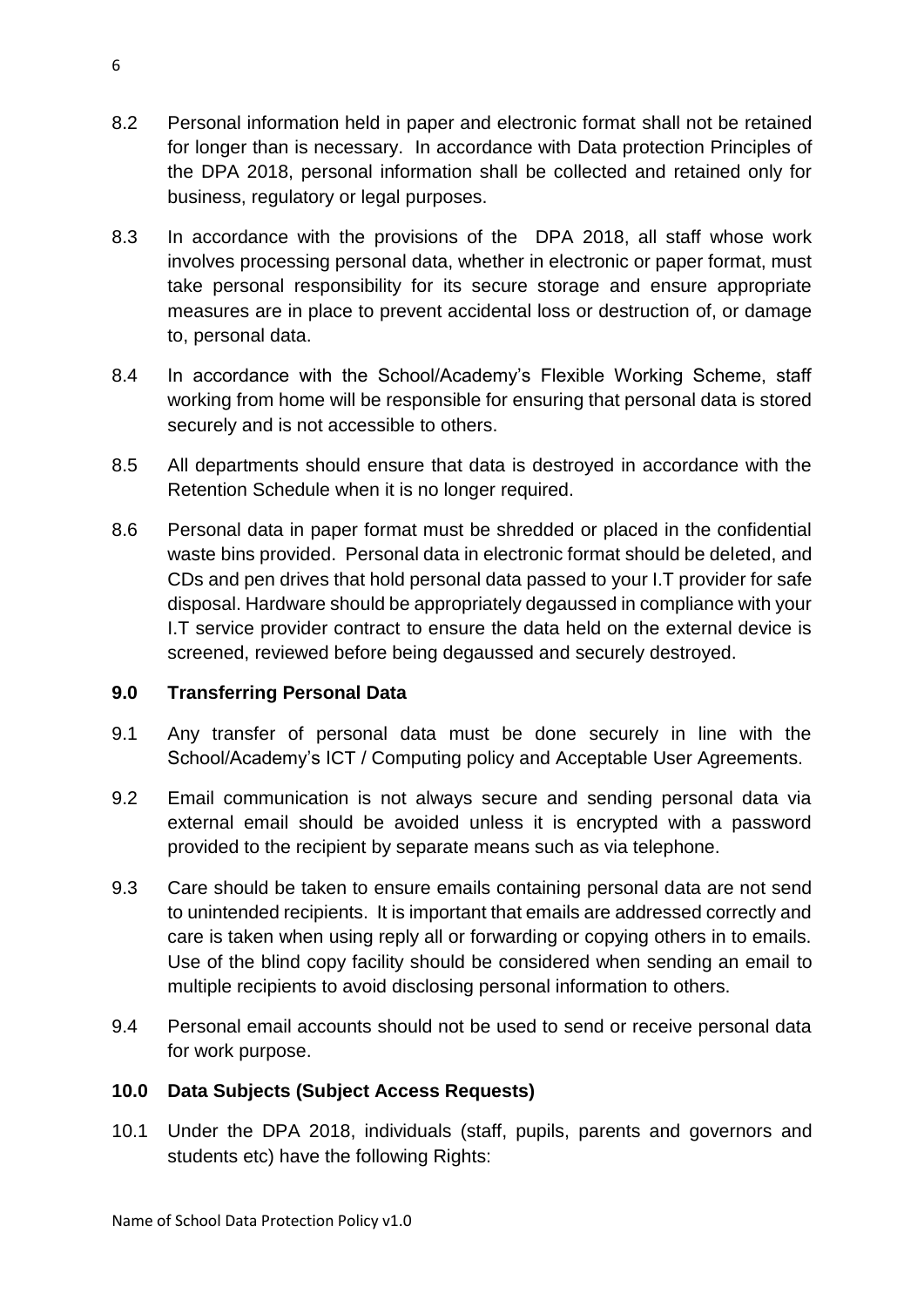- Access to personal information processed by the School/Academy;
- Object to processing of personal data that is likely to cause, or is causing, damage or distress
- Prevent processing for direct marketing
- Object to decisions being taken by automated means
- In certain circumstances, have inaccurate or incomplete personal data rectified, blocked, restricted, erased or destroyed.
- claim compensation for damages caused by a breach of the Data Protection regulations
- 10.2 Individuals can make a 'subject access request' to any member of school staff, verbally or in writing to request access to personal information the school holds about them, subject to any exemptions or restrictions that may apply.
- 10.3 The School/Academy shall use its discretion under the DPA 2018 to encourage informal access at a local level to a data subject's personal information, but the schools formal procedure for the processing of Subject Access Requests must be followed to comply with the DPA 2018.
- 10.4 Any individual who wishes to exercise their Right of Access can do so verbally or in writing. There is no legal requirement to ask the requester to keep the schools subject access request form, but it may ask the requester to do so. A copy of the Schools Subject Access Request form is available by contacting the Academy on 01388 720255.
- 10.5 The School/Academy may not charge fee. It will only release any information upon receipt of the completed Subject Access Request Form, along with proof of identity or proof of authorisation where requests are made on the behalf of a data subject by a third party. The requested information will be provided within the statutory timescale of 1 month from receipt of the completed form.
- 10.6 For details of your other rights, please see 'Your Information, Your Rights' booklet on our website at www.chilton.durham.sch.uk

## **11.0 Reporting a Data Security Breach**

11.1 It is important the School/Academy responds to a data security breach quickly and effectively. A breach may arise from a theft, a deliberate attack on School/Academy systems, unauthorised use of personal data, accidental loss or equipment failure. Any data breach should be reported to the academy at chilton@durhamlaerning.net the Lead Investigation Officer will then inform the Data Protection Officer , and if it relates to an IT incident (including information security), should also be reported to the Headteacher and in certain circumstances to your I.T provider – please refer to the Data breach reporting policy for more information.